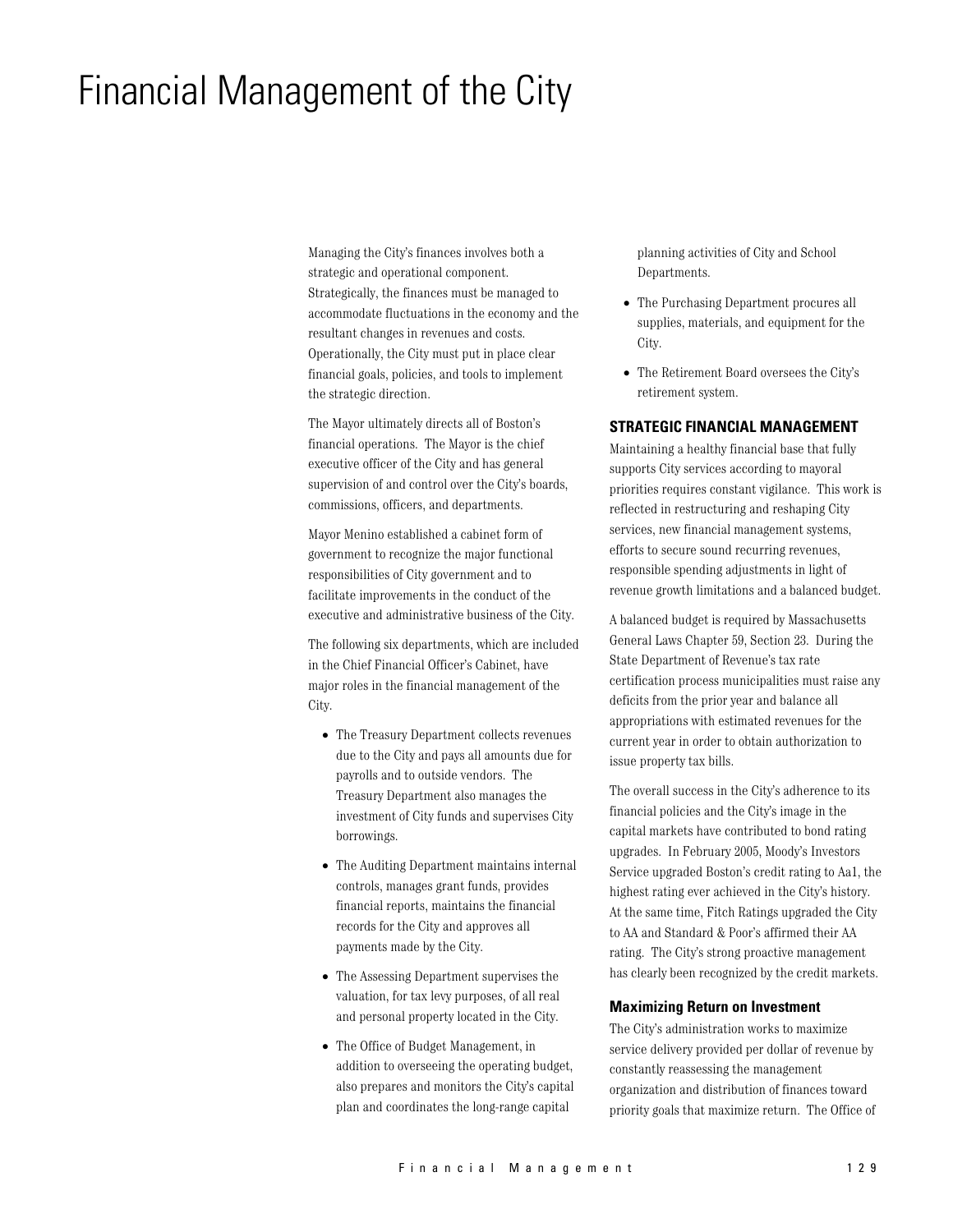Budget Management (OBM) also informs management of financial decisions through service-based budgeting and objective assessments of cost efficiencies and service delivery in certain areas.

Ongoing investment in the city's resources people, property and systems, is key to guaranteeing solid service delivery for the future. Capital investments are made as part of the annual city budget, weighing changing service needs with the need for adequate building maintenance and upgrading. Human resource training has included specialized management training and a performance appraisal system. The City's technology needs are continually assessed and updated on an ongoing basis as demonstrated by implementation of an enterprise-wide management information system.

#### **Diversifying the City's Revenue Stream**

Over eighty percent of total general fund revenue comes from just two sources, the property tax and state aid from the Commonwealth. Both of these revenues are strictly controlled by state law. Therefore, the City remains alert to the possibility of diversifying its revenues.

For example, in order to support the funding for the convention center, the City did not draw upon the current revenue base. New City revenue sources were established and earmarked for convention center funding. Among the city and state funding sources is an increase in the hotel excise tax in Boston and Cambridge, the full hotel excise tax for new hotels, the earmarking of certain state taxes in a convention center district, a car and truck rental fee, and the sale of additional taxi medallions. These revenue sources are targeted at those who will use the convention center or businesses that will profit from convention center activity, rather than burdening city residents. In spite of the increase, the hotel tax rate remains competitive with other major U.S. cities.

With the level-funding of state aid after substantial cuts in FY03 and additional cuts in FY04, the Mayor continues to support several legislative changes to shore up the property tax and to allow municipalities to generate more own source revenue.

Specifically, the Mayor has filed legislation to close property tax loopholes that allow private businesses on tax exempt land to avoid taxes and that allow exemptions for certain equipment or corporate structures in the telecommunications industry.

In addition, the Mayor filed legislation to enact a 1% local option tax on prepared food and beverages sold in municipalities in addition to the 5% state tax already in place. If the Legislature were to adopt this local option revenue stream, the City could recover an estimated \$17 million annually. A meals tax is a good fit for what has become a strong tourist and travel economy in Boston. It would provide revenue growth at a nominal rate without placing a heavy burden on residents, tourists or travelers as the total rate of taxation would continue to remain the lowest of any major city.

At the same time, the Mayor has filed legislation to enact a local option tax on parking in commercial parking lots. The City, like other regional employment centers, expends considerable resources on traffic control and street maintenance in support of this employment. But unlike other cities, Boston does not have any taxing authority to recover those costs. This local option tax could generate \$19 million annually.

All of these measures were defeated in the Legislature for FY04, but the City remains active in support of their eventual passage and will continually stress the importance of a diversified and equitable revenue system for municipalities. In fact the Mayor recently called upon the Boston Municipal Research Bureau to conduct a study into the City's revenue structure.

## **Protecting the City from Sudden, Unexpected Catastrophic Losses**

Risk management efforts work to protect the City from sudden adverse asset losses, whether caused by a natural disaster, workplace injuries, a drop in revenues or sudden cost increases. Risk prevention efforts take place in all departments, for example: MIS maintains back-up tapes for computerized data; the Municipal Police implement a citywide security system; Risk Management provides departmental incident information; operating departments diversify vendors and implement long term contracts.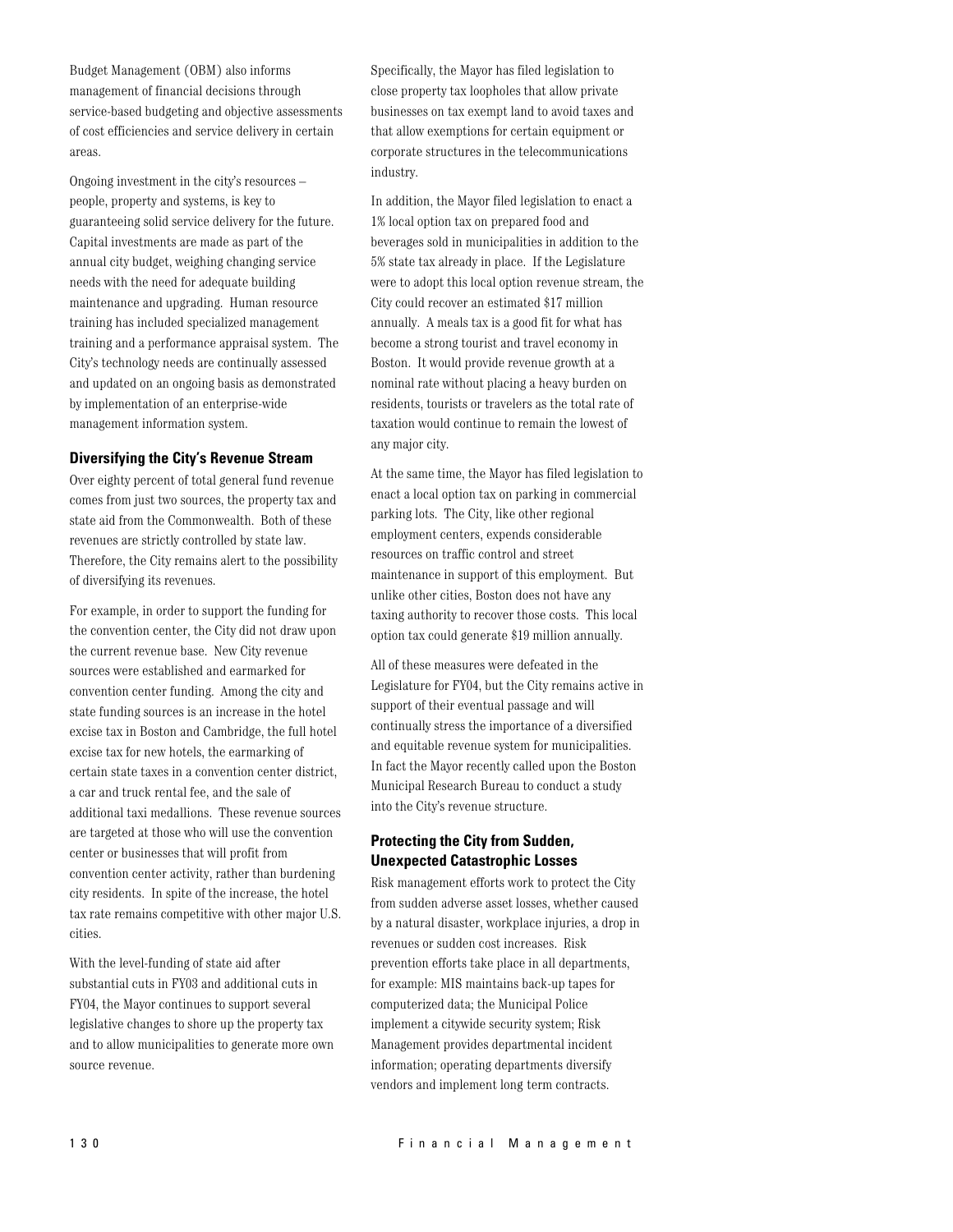Although any asset loss has a financial impact, specific efforts to protect city finances include diversifying the City's revenue sources, maintaining a conservative debt ratio and a risk reserve, and prudent purchase of insurance. Risk prevention and financing efforts are further described later in this chapter.

#### **Strategic Economic Development**

At the core of City government finances is a healthy Boston economy for all citizens. A critical area for economic development in Boston has been the building of a new convention center. With the leadership of the Mayor, Governor, and legislative leaders, the Boston Convention and Exhibition Center was completed and opened its doors for business in June 2004. Using \$157.8 million in a 1998 loan authorization by the City Council, the City completed site acquisition and groundbreaking occurred in spring of 2000. The loan is supported by hotel excise revenue from new hotels and from other new revenue sources. The Commonwealth fully covered the cost of construction.

Additionally, as interest in development in Boston continues, the Mayor has clearly stated that all decisions on when, where and what to build will be made with the interest of the City as a whole in mind.

## **INTERNAL MANAGEMENT CONTROLS**

The City has established a system of internal management controls to effectively manage its financial operations. These controls are designed to maximize revenue collections, manage operating and capital spending, evaluate infrastructure needs, and formalize the City's internal procedures. Major components of the City's system of financial management controls are discussed in the following paragraphs.

#### **Capital Planning**

The Office of Budget Management's Capital Budgeting Program (CBP) is responsible for managing the capital budget of the City. It has overseen the significant increase in the level of infrastructure investment, resulting in the protection and preservation of the City's capital assets and the creation of jobs in the construction sector. CBP's mission is to evaluate the condition of the City's capital stock, forecast the timing and financial requirements of new construction and

rehabilitation, and recommend allocation of current and future resources to meet the City's infrastructure and capital requirements. Resource availability and capital needs are assessed frequently and appropriate planning responses are taken. For example, there has been a greater need for construction and renovation of schools due to changes in enrollment, educational initiatives and accreditation needs, and this has been done with a focus on maximizing the reimbursement from the state's school building reimbursement program.

CBP evaluates and refines the relationship between the City's capital needs and resources as the City moves through each fiscal year. This process is documented by an annually updated five-year capital plan.

In addition to its planning functions, CBP also plays an ongoing project oversight and supervisory role during the implementation phase of its capital projects. CBP reviews and approves all capital contracts and monitors project costs and schedules to ensure the adequacy of available funding sources.

## **Program-Based Budgeting and Assessments**

The City of Boston uses a program-based budgeting system to track expenditures and service levels by major functions or programs. This budgeting system complies with the standards of the Government Finance Officers Association, which has consistently recognized the City's efforts with its Distinguished Budget Presentation Award.

The City has built on this base of budget and performance information to design a system of departmental accountability for service outcomes, making sure services are delivered at the level expected, with a focus on customer satisfaction and service efficiency. The Office of Budget Management (OBM) plays a central role in the collection and analysis of performance data, ensures proper documentation of results, and assists departments in pursuing opportunities for improvements. All financial commitments by departments are first reviewed by OBM for conformance with service priorities and funding availability.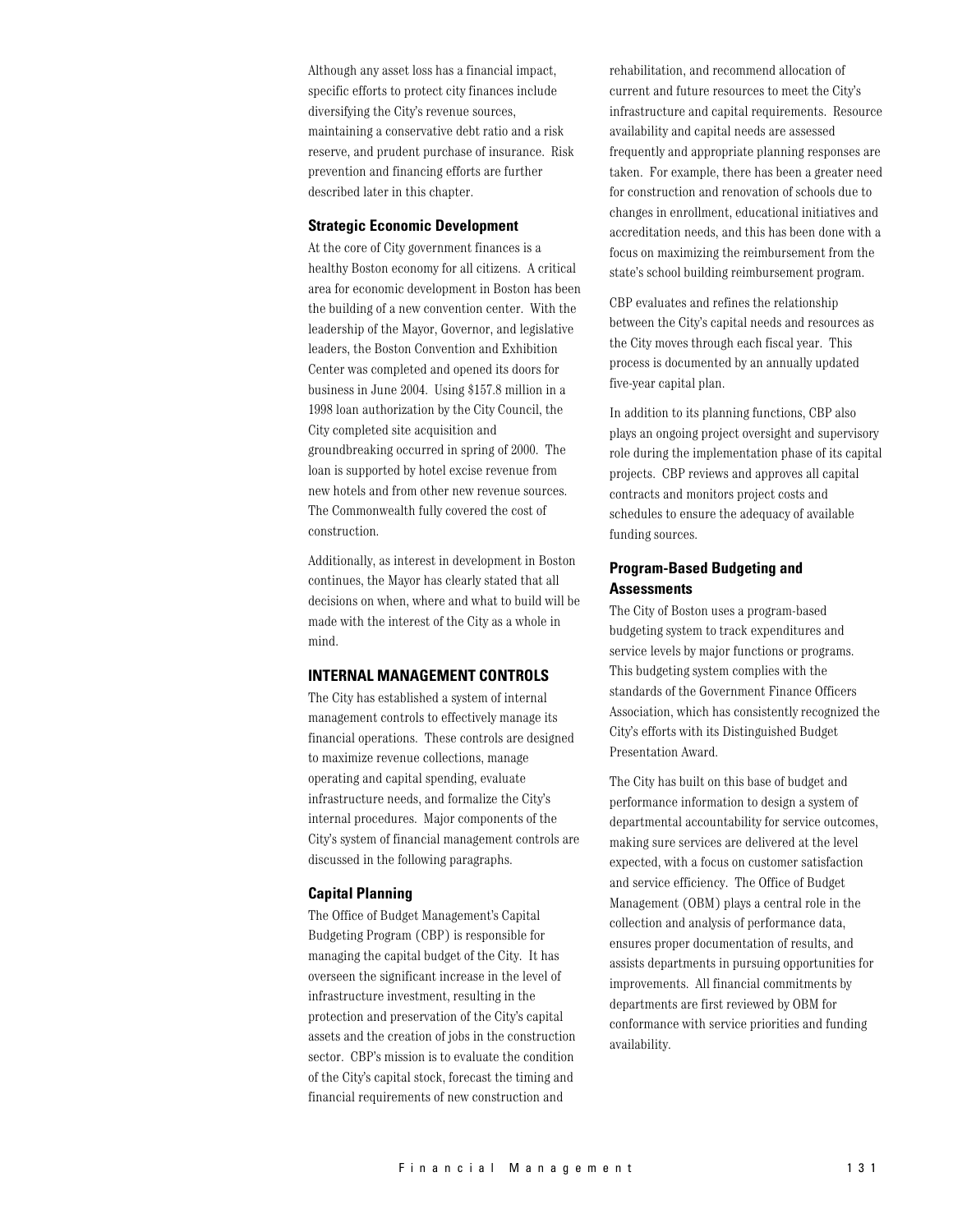## **Debt Management**

The Treasury Department manages all City borrowings. The Treasury Department focuses on the timing of borrowings to take advantage of favorable market conditions. The City's cash flow is carefully managed and anchored by quarterly billing of the property tax and quarterly receipt of state aid distributions, eliminating the need for short-term borrowings. Guidelines established by the Treasury set forth the City's management policies toward rapidity of debt repayment, debt affordability, the limitation on the level of variable rate debt the City will issue and the target savings amount on debt to be refinanced.

The City uses a comprehensive, interactive debt capacity model in evaluating the potential impact of debt issues on cash flow, credit and statutory debt capacity. Two mainstays of the City's positive debt service position have been the relative stability of the annual debt cost to remain below 7% of total general fund expenditures and adherence to rapid debt retirement ensuring that at least 40 percent of outstanding principal be retired in five years, and 70 percent in ten years.

Other factors have contributed to this favorable debt position in the recent past. The City has taken maximum advantage of the low interest rate environment and has refunded close to \$452 million since FY01 for a net present value savings of \$26.2 million. The City also utilizes leasepurchase financing of equipment with a two to seven year useful life. Annual lease purchase financing has totaled \$7 to \$10 million for vehicles, computers, and lighter equipment.

## **Pension Management**

As required by law, the State-Boston Retirement System (SBRS), of which the City is the largest member, performs a full valuation at least once every three years. The valuation is used to determine the total system liability and the annual funding requirement. The SBRS hires an investment manager who oversees the various fund managers of the SBRS pension assets. The long-term investment performance of the SBRS has exceeded the long-term investment assumption of 8% upon which the funding schedule is partly based, recording an average annualized return from January 1, 1985 through December 31, 2004 of 10.30%. Its intermediate

five-year (ending in 2004) average annualized return was 3.09% and short-term (2004 only) return was 12.01%. In 2004 the composite rate of return for all Massachusetts' public pension funds was 13.53%. Over the years, the City has worked with the SBRS to maintain a conservative and responsible pension-funding schedule. This has included maintaining a conservative investment rate of return assumption and a funding schedule that fully funds the system several years earlier than the statute requires.

## **Risk Management**

Across the City, risk management efforts are made to prevent, minimize, and finance unexpected losses to the City's human, financial and physical assets. The Office of Budget Management's Risk Management Program works to maximize the effectiveness of this intradepartmental effort by reviewing citywide risk costs, assisting risk management efforts, and implementing a citywide risk financing strategy.

Following is further discussion of certain types of losses and how they are managed:

- The Office of Human Resources (OHR) manages healthcare costs through competitive bidding and annual negotiations of benefits with HMO healthcare plans, and a self-insured indemnit plan. The average per -employee annual cost increase for the past ten years has been contained at 8.9% per year.
- $\bullet~$  The Office of Human Resources and the Police and Fire Departments manage citywide employee injury costs, which total over \$50 million per year. Specific efforts continue in the Fire department to contain injury costs which represent approximately 40% of the citywide total.
- The City's low liability claims costs total between \$3 million and \$7 million annually. Managed by the City's Law Department, legal claims are limited by MGL Chapter 258, which caps the City's liability for most claims.
- Unexpected losses to physical city property have been minimal, with the exception of the 1998 flood at the McKim Library, and are managed by individual operating departments.
- $\bullet$  Because the City's risk financing program stresses departmental accountability, typical risk costs for injuries, legal claims and property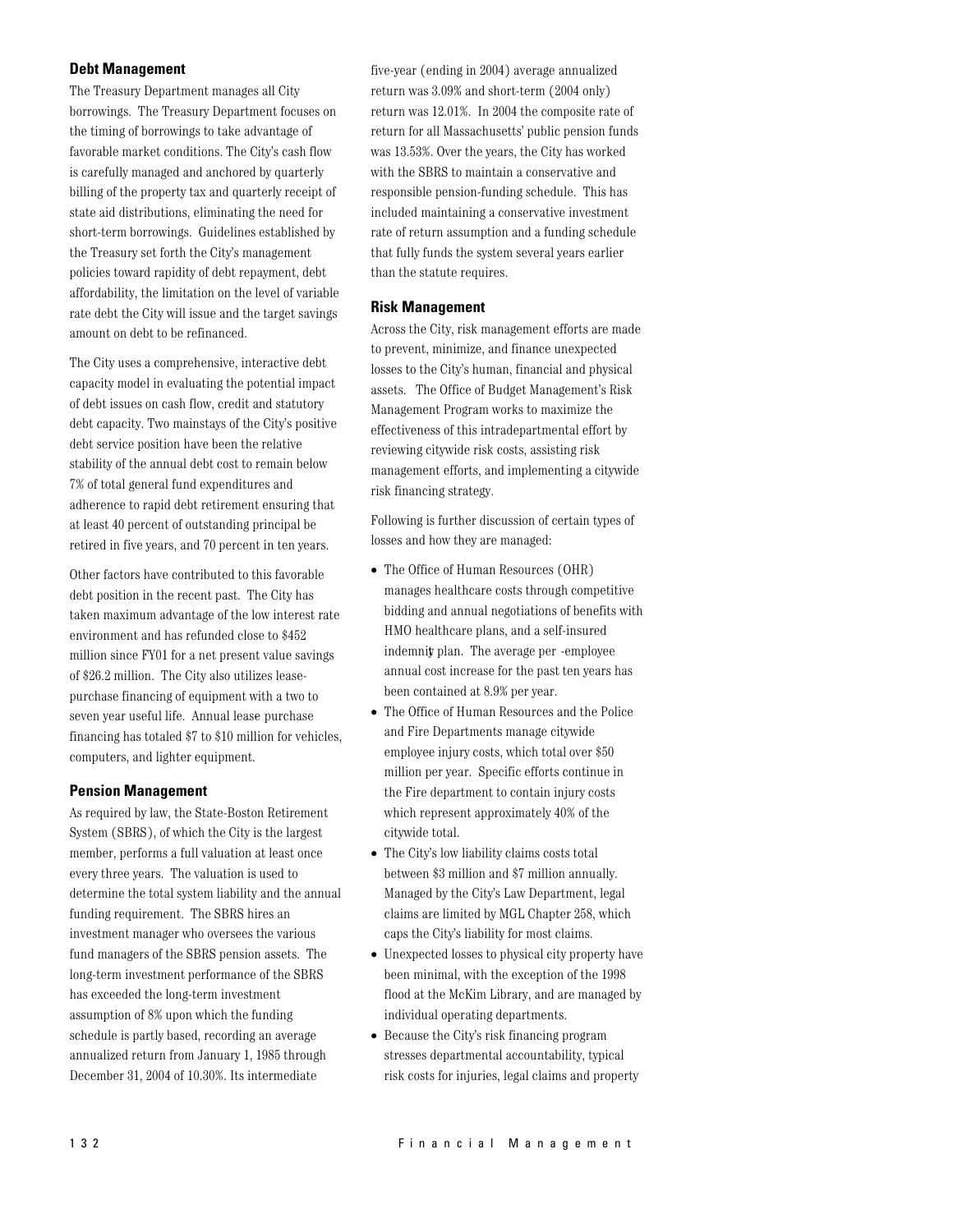losses are funded by individual departments. The City budget in turn, is protected from a large loss through a risk retention reserve, that will reach a \$7.68 million balance in 2005, and catastrophic property insurance coverage that limits property losses which exceed a \$10 million retention.

#### **Property Tax Collections**

The City's aggressive enforcement program continues to reduce the number of tax accounts that are delinquent and to discourage new delinquencies. The City achieved a property tax collection rate of 98.6% of the FY04 gross levy as of June 30, 2004 The City's program includes a variety of collection remedies authorized by state statute such as including past due amounts on tax bills.

In addition, the Taxpayer Referral and Assistance Center - known as TRAC provides "one-stop" service to Boston taxpayers on tax-related matters. Parcel-specific information, including payment history is also available on-line for taxpayer convenience.

#### **Expenditure Controls**

In addition to the management systems described above, the City operates under several statutory financial control systems. Certain controls established in the 1982 Funding Loan Act and its 1986 amendments set limits on flexibility in financial administration. Under the 1982 Funding Loan Act, for example, until April 15 of each year, the Mayor is authorized to reallocate no more than \$3 million.

Several other financial controls were enacted by state law and implemented during the 1980s. An expenditure allotment system prevents departmental overspending of personnel appropriations. Additional state law provisions are directed at the control of School Department spending. These controls, teamed with conservative and cautious estimates of annual revenue, have aided the City in avoiding operating budget deficits every year since FY85, and have aided the School Department in avoiding operating budget deficits every year since FY90.

#### **Reserve Fund**

As required by law since 1986, the City has been maintaining a reserve fund equal to 2 1/2% of the preceding year's appropriations for all City

departments except the School Department. The fund may be applied to extraordinary and unforeseen expenditures after June 1 in any fiscal year with the approval of the Mayor and the City Council. To date, this budgetary reserve has not been utilized. As of June 30, 2004, the reserve fund had a balance of \$21.6 million. The City fulfilled the FY04 Tregor Reserve requirement by adding \$151,146 to the reserve before the close of FY03 and the FY05 requirement by adding \$416,566 before the close of FY04. The City expects to fulfill any FY06 requirement prior to the close of FY05.

#### **Accounting System**

Financial management is supported through the City's PeopleSoft System. This financial management and human resources system is designed to track standard accounting functions such as revenues, expenditures, accounts payable, accounts receivable and general ledger in addition to performing the specialized functions of encumbrance control, fund accounting and grant management.

The Auditing Department has developed a fiscal year closing process that limits and controls departmental appropriation reserves through encumbrances and closely monitors the amount of prior year reserves carried forward, which maximizes the City's undesignated fund balance. In addition, the process allows for the year-end closing and accompanying financial statements to be completed in an efficient and timely manner.

#### **Management Letters**

Following the completion of the financial statements, the City's independent auditors deliver a management letter containing comments and recommendations on internal financial controls. The current management letter indicated no material weaknesses in the City's management. Specific management improvements have been recommended in the management letters, and many of the controls that the City has implemented originated from the auditors' recommendations. Through its own efforts and, when required, through appropriate legislation, the City continues to modify and improve its internal financial controls with the advice of its auditors.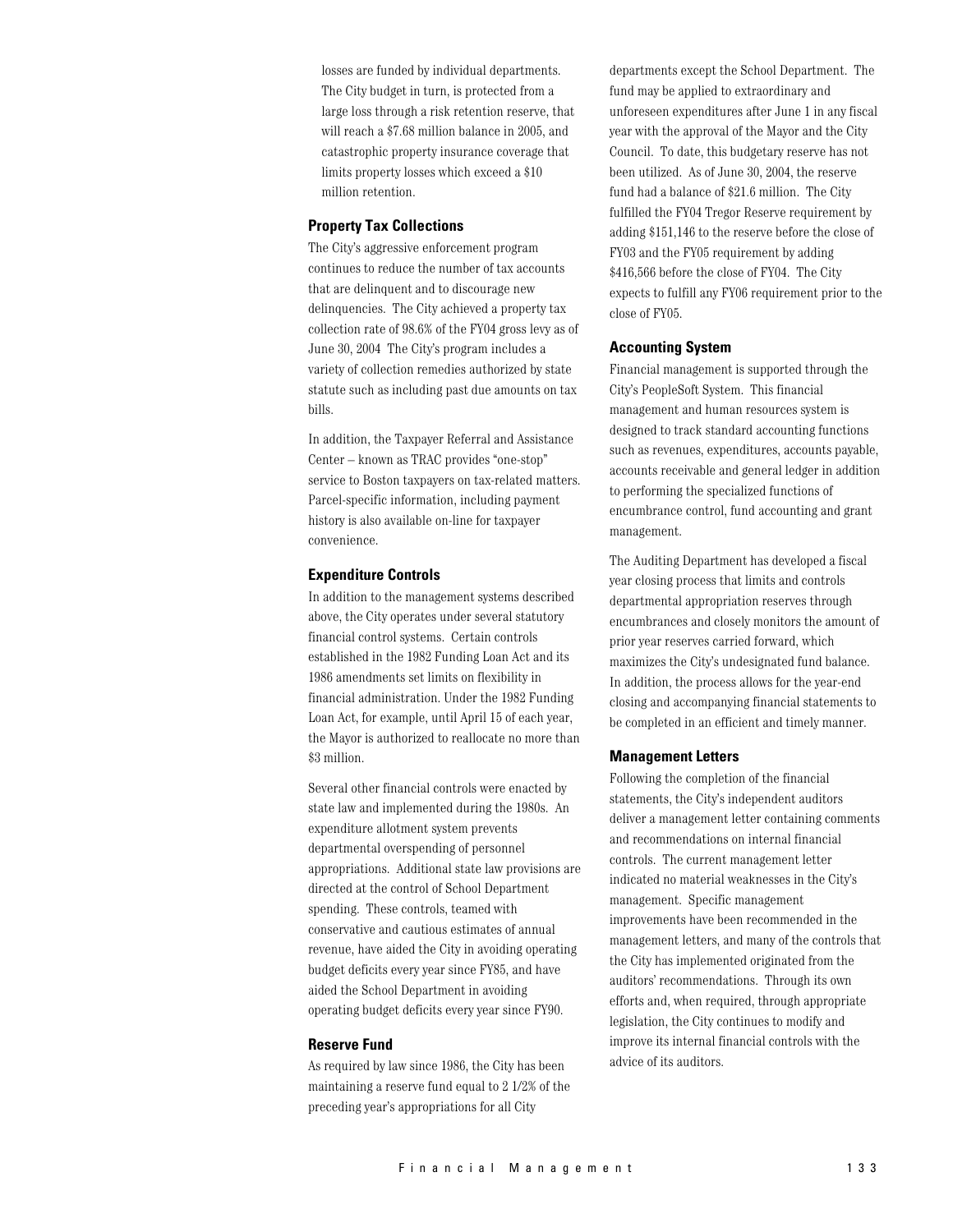## **Contracting Procedures**

The Uniform Procurement Act, Massachusetts General Laws Chapter 30B, enacted by the Commonwealth in 1990 (the UPA), creates uniform procedures for the contracting of services and supplies by all municipalities in the Commonwealth. The Auditing Department, working with the City's Law Department, has developed and implemented internal processes to conform City contracting procedures to the requirements of the UPA and other statutes specifying required contract procedures.

## **General Fund Equity**

The City's management of its finances has resulted in a continuing upward trend in general fund equity. This trend was interrupted by two events: the dramatic state aid reductions in FY91 and FY92 and the merger of the City's two public hospitals with a private hospital to form a new private entity in 1996. The latter event improved the City's future financial outlook by shielding the City from the likely growth in hospital subsidies that would have been required without the merger. (Figure 1)



General Fund equities for FY02 through FY04 appear artificially high as compared to prior years due to the required implementation of Governmental Accounting Standards Board (GASB) Statement No. 34, Basic Financial Statements and Management's Discussion and Analysis for State and Local Governments. GASB No. 34 fundamentally changed the treatment of liabilities and receivables in the General Fund.

It is expected that the actual results at the close of FY05 will not add significantly to the upward trend in general fund equity that the City has experienced since FY97. The City hopes to preserve its policy of maintaining a GAAP Undesignated Fund Balance in the General Fund that is 10% or higher than the current fiscal year's GAAP General Fund Operating Expenditures, while maintaining a Budgetary Undesignated Fund Balance between 5% and 10% of Budgetary Operating Expenses.

## **Auditing and Budgeting Practices**

The City prepares its comprehensive financial reports in accordance with generally accepted accounting principles (GAAP). However, accounting practices established by the Commonwealth's Department of Revenue, the socalled budgetary basis method of accounting, are used in the annual general fund budget and property tax certification process. Budgetary basis departs from GAAP in the following ways:

(a) Real and personal property taxes are recorded as revenue when levied (budgetary), as opposed to when susceptible to accrual (GAAP).

(b) Encumbrances and continuing appropriations are recorded as the equivalent of expenditures (budgetary), as opposed to a reservation of fund balance (GAAP).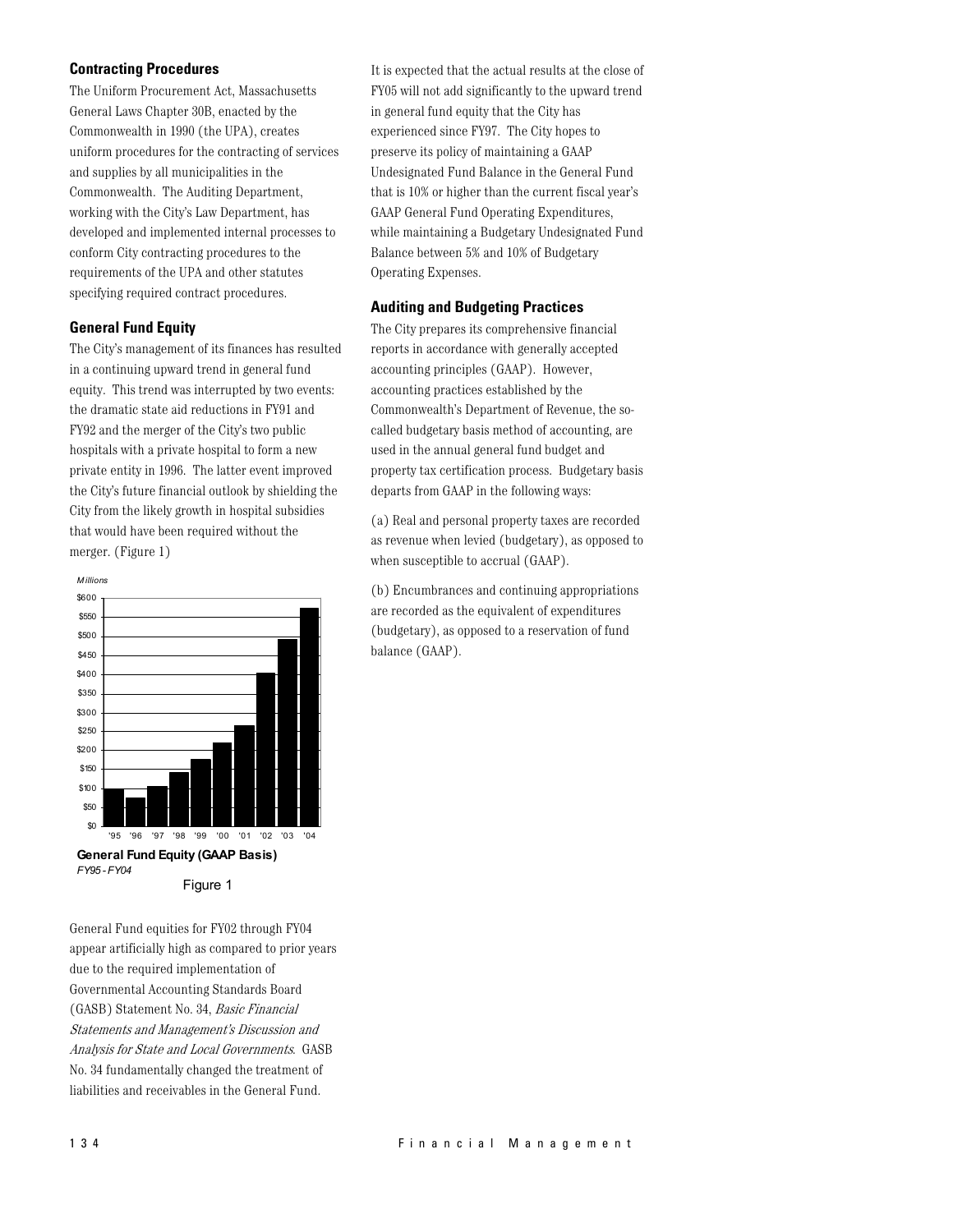(c) Certain activities and transactions are presented as components of the general fund (budgetary), rather than as separate funds  $(GAAP)$ .

(d) Amounts raised for prior years' deficits and available funds from prior years' surpluses are recorded as revenue items (budgetary), but have no effect on GAAP revenues.

In addition, there are certain differences in classifications between revenues, expenditures and transfers. The following reconciliation summarizes the differences between budgetary and GAAP basis accounting principles for the year ended June 30, 2004.

Financial statements for the fiscal year ended June 30, 2005 are expected to be available in November, 2005.

#### **Budgetary Support**

Fund Balance can be appropriated for use during the fiscal year. Fund balance, or budgetary fund balance, is more commonly referred to as "free cash" when used this way. This item is most simply described as the portion of available reserves, generated to a considerable degree by annual operating surpluses, which the City can responsibly appropriate for spending. The law governing the calculation and availability of budgetary fund balance for cities and towns is Chapter 59, section 23 of Massachusetts General Law and is administered by the Massachusetts Department of Revenue. The FY04 Budget made use of \$20.0 million in appropriations from the

## **Adjustments Between Budgetary Basis and GAAP Basis of Accounting for FY04**

(in thousands)

|                                              | Revenue   | Expenditures | Other<br>Financing<br>Sources<br>(Uses), Net | Excess<br>(Deficiency) of<br>Revenue and<br>Other Financing<br>Sources |
|----------------------------------------------|-----------|--------------|----------------------------------------------|------------------------------------------------------------------------|
| As reported on a budgetary basis             | 1,892,787 | 1,888,402    |                                              | 4,385                                                                  |
| Adjustments:                                 |           |              |                                              |                                                                        |
| Revenues to modified accrual basis           | 25,017    |              |                                              | 25,017                                                                 |
| Expenditures, encumbrances and accruals, net |           | (72, 464)    |                                              | 72,464                                                                 |
| Free Cash Used                               | (20,000)  |              |                                              | (20,000)                                                               |
| Reclassifications:                           |           |              |                                              |                                                                        |
| State-funded teachers' retirement costs      | (53, 684) | (53, 684)    |                                              |                                                                        |
| Convention Center Fund Revenue               | (17,000)  |              | 17,000                                       |                                                                        |
| Transfers                                    | (2,932)   | (3, 443)     | (511)                                        |                                                                        |
| As reported on a GAAP basis                  | 1,824,188 | 1,758,811    | 16,489                                       | 81,866                                                                 |
|                                              |           |              |                                              |                                                                        |

fund balance of the general fund. The FY05 Budget assumes use of an additional \$15.0 million and the FY06 Budget \$20.0 million.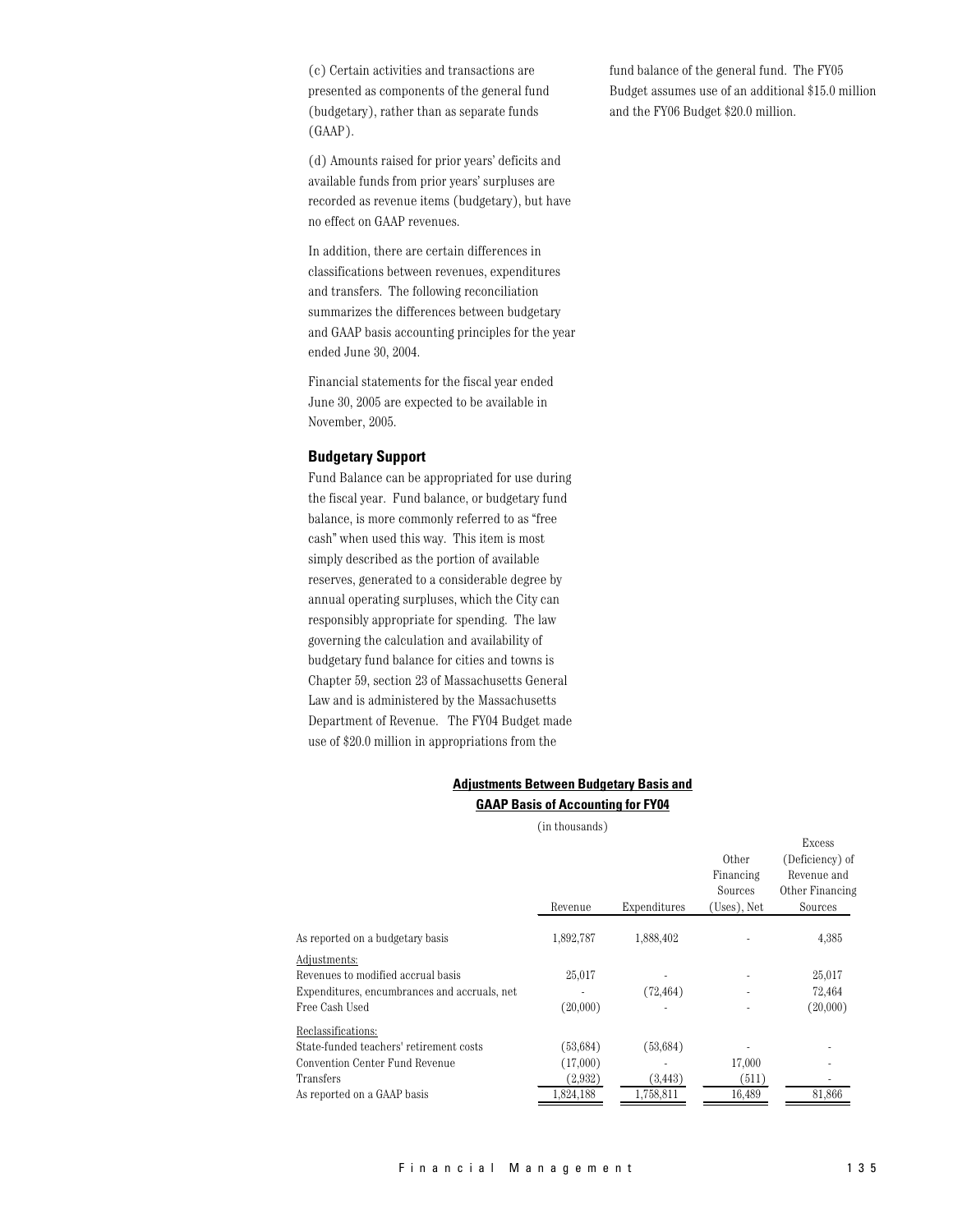## Statement of Revenues, Expenditures, and Changes in Fund Balances -**General Fund** Years ended June 30 2004 and 2003 (in Thousands)

| \$                                      | <u>2004</u>            | \$       | 2003      |
|-----------------------------------------|------------------------|----------|-----------|
| Revenues:                               |                        |          |           |
| Real and personal property taxes        | 1,082,574              |          | 1,053,945 |
| <b>Excises</b>                          | 85,354                 |          | 94,133    |
| Payments in lieu of taxes               | 42,373                 |          | 40,910    |
| Fines                                   | 66,342                 |          | 59,187    |
| Investment income                       |                        | 8,253    | 8,951     |
| Licenses and permits                    | 33,900                 |          | 30,217    |
| Departmental and other                  | 45,556                 |          | 62,373    |
| Intergovernmenatal                      | 459,836                |          | 444,751   |
|                                         |                        |          |           |
| <b>Total revenues</b>                   | 1,824,188              |          | 1,794,467 |
| Expenditurers:                          |                        |          |           |
| Current:                                |                        |          |           |
| General government                      | 30,061                 |          | 53,343    |
| Human services                          | 22,642                 |          | 24,738    |
| Public safety                           | 390,854                |          | 394,692   |
| Public works                            | 87,045                 |          | 86,819    |
| Property and development                | 31,088                 |          | 29,260    |
| Parks and recreation                    | 11,260                 |          | 14,622    |
| Library                                 | 24,089                 |          | 27,715    |
| Schools                                 | 656,291                |          | 654,958   |
| Public health programs                  | 58,762                 |          | 63,897    |
| County                                  |                        |          | 4,539     |
| Judgements and claims                   |                        | (3, 544) | 2,880     |
| <b>Retirement costs</b>                 | 87,934                 |          | 74,720    |
| Other employee benefits                 | 129,937                |          | 114,512   |
| State and district assessments          | 111,061                |          | 69,009    |
| Capital outlays                         |                        | 393      | 2,971     |
| <b>Debt Service</b>                     | 120,938                |          | 121,184   |
| <b>Total expenditures</b>               | $\overline{1,}758,811$ |          | 1,739,859 |
| Excess(deficiency) of revenues          |                        |          |           |
| over expenditures                       | 65,377                 |          | 54,608    |
|                                         |                        |          |           |
| Other financing sources (uses):         |                        |          |           |
| Operating transfers in                  | 17,000                 |          | 34,637    |
| Payments to escrow agent to refund debt |                        | (511)    |           |
| Transfers from component units          |                        |          |           |
| Transfers to component units            |                        |          |           |
|                                         |                        |          |           |
| Total other financing sources           | 16,489                 |          | 34,637    |
| Net change in fund balance              | 81,866                 |          | 89,245    |
| Fund balance - beginning                | 491,354                |          | 402,109   |
| Fund balance - ending<br>\$             | 573,220                | \$       | 491,354   |